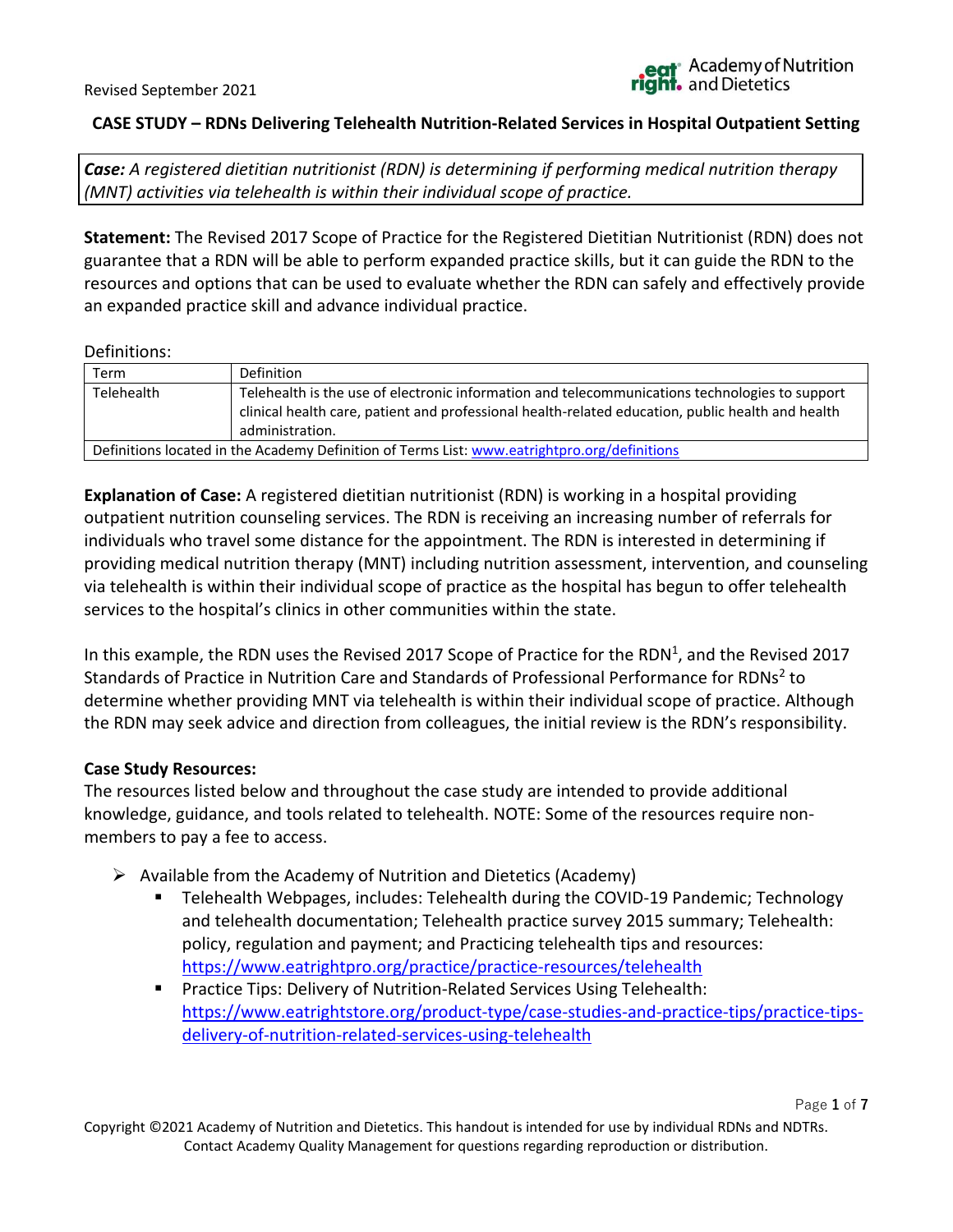- Medicare Part B MNT Resources: A set of all handouts: [https://www.eatrightstore.org/product-subject/mnt-references/medicare-part-b-mnt](https://www.eatrightstore.org/product-subject/mnt-references/medicare-part-b-mnt-resources)[resources](https://www.eatrightstore.org/product-subject/mnt-references/medicare-part-b-mnt-resources)
- Code of Ethics for the Nutrition and Dietetics Profession: <https://www.eatrightpro.org/resources/career/code-of-ethics>
- Revised 2017 Scope of Practice for the RDN:<https://jandonline.org/content/core>
- Revised 2017 Standards of Practice and Standards of Professional Performance for RDNs: <https://jandonline.org/content/core>
- Focus Area Standards of Practice and Standards of Professional Performance: Academy Webpage > Sign In ><https://www.eatrightpro.org/sop> leads to the *Journal* Website. To access *Journal* Website Collections, Focus Area Standards for CDR Specialist Credential and Focus Area Standards for RDNs directly, access: <https://jandonline.org/content/credentialed> or [https://jandonline.org/content/focus,](https://jandonline.org/content/focus) respectively
- Nutrition Care Process Terminology (eNCPT online):<https://www.ncpro.org/>
- Essential Practice Competencies for Commission on Dietetic Registration's (CDR) Credentialed Nutrition and Dietetics Practitioners:<https://www.cdrnet.org/competencies>
- $\triangleright$  Institutional, regulatory, and other resources include:
	- Academy Licensure and Telehealth webpage: <https://www.eatrightpro.org/advocacy/licensure/licensure-and-telehealth>
	- Veteran Affairs Telehealth resources:<https://www.telehealth.va.gov/>
	- Center for Connected Health Policy: [https://www.cchpca.org](https://www.cchpca.org/)
	- RDN job description examples: [https://www.eatrightstore.org/product-type/ebooks/job](https://www.eatrightstore.org/product-type/ebooks/job-descriptions--models-for-careers-in-dietetics-3rd-ed-ebook)[descriptions--models-for-careers-in-dietetics-3rd-ed-ebook](https://www.eatrightstore.org/product-type/ebooks/job-descriptions--models-for-careers-in-dietetics-3rd-ed-ebook)
	- Organization policies and procedures
	- In hospital setting, organization and medical staff process and bylaws for RDNs to obtain clinical privileges for therapeutic diet order writing or expanded role/nutrition-related services
	- Facility/program accreditation standards, if applicable
	- State licensure laws and regulations: <https://www.eatrightpro.org/advocacy/licensure/licensure-map>
	- Academy resources on CMS hospital and critical access hospital regulations for RDN order writing privileges:<https://www.eatrightpro.org/dietorders>

# **Using the Scope of Practice Decision Algorithm:**

# <https://www.eatrightpro.org/scope>

The Scope of Practice Decision Algorithm is a resource that permits a RDN to answer a series of questions to determine whether a particular activity is within their individual scope of practice. The algorithm is designed to allow a RDN to critically evaluate their knowledge, skills, experience, judgment and demonstrated competence using criteria resources. The algorithm is used by the RDN to evaluate each separate activity.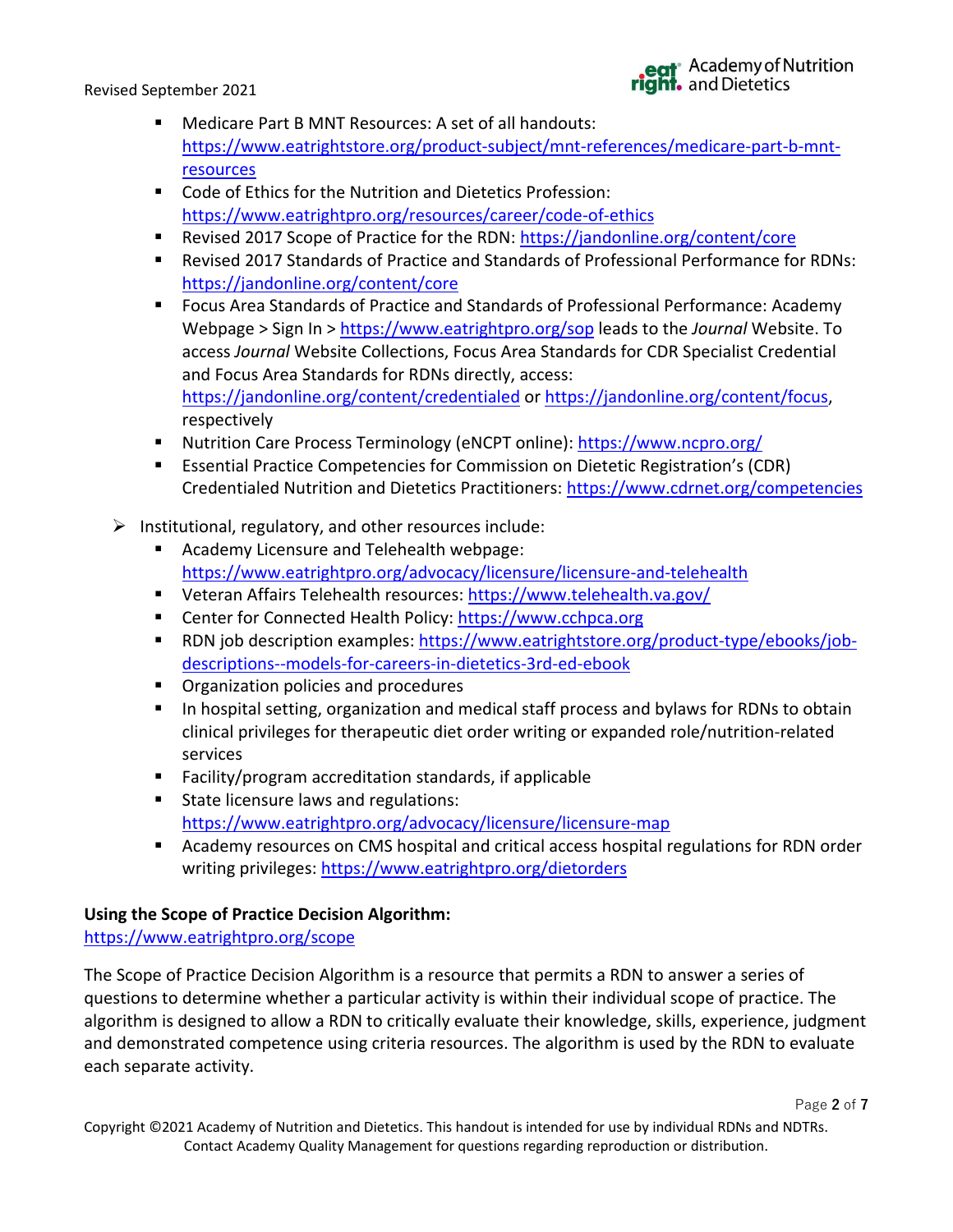#### **PRACTITIONER QUESTIONS:**

**Question 1: Is this activity consistent with the Academy of Nutrition and Dietetics/Commission on Dietetic Registration Code of Ethics, standards of practice and standards of professional performance, evidence-based nutrition practice guidelines, other national organization standards of practice and/or practice guidelines, accreditation standards, federal and state laws and regulations, and good business practices?**

The RDN verifies consistency with the Academy Scope of Practice for the RDN, which states:

- RDNs "provide nutrition counseling and nutrition education to optimize nutritional status, prevent disease, or maintain and/or improve health and well-being." 1
- RDNs in clinical practice "Perform assessment of a patient's/client's nutrition status via inperson, or facility/practitioner assessment application, or HIPAA-compliant video conferencing telehealth platform."<sup>1</sup>
- "RDNs providing telehealth services where the practitioner and patient are located in different states, the practitioner providing the patient care service must be licensed and/or meet the other applicable standards that are required by state or local laws in both the state where the practitioner is located and the state where the patient is located."<sup>1</sup>

The Scope of Practice for the RDN<sup>1</sup> also has a segment in the Practice Areas, Services, and Activities section of the article dedicated to telehealth.

The RDN compared this activity to the Academy/CDR Code of Ethics. While telehealth is not mentioned directly in the Code of Ethics, there are some principles and standards that apply to this topic (Note: may not be all inclusive, others may apply on a case-by-case basis):

- "Recognize and exercise professional judgment within the limits of individual qualifications and collaborate with others, seek counsel, and make referrals as appropriate."<sup>3</sup>
- "Practice within the limits of their scope and collaborate with the inter-professional team."<sup>3</sup>
- "Document, code and bill to most accurately reflect the character and extent of delivered services."<sup>3</sup>

The RDN reviewed the Academy Revised 2017 Standards of Practice (SOP) in Nutrition Care and Standards of Professional Performance (SOPP) for RDNs. The Revised 2017 SOP in Nutrition Care and SOPP for RDNs contains a role example for a 'Telehealth practitioner, nutrition and wellness<sup>'2</sup> as well as indicators in both the SOP and SOPP that would be applicable to the delivery of MNT and nutritionrelated care and services using telehealth technology.

### **Question 2: Do you have the necessary knowledge, skills and demonstrated competence in practice to perform this activity?**

In reviewing their education and training, the RDN determined additional knowledge related to delivering telehealth, specifically regulations and payment, would be beneficial. The RDN discussed

Copyright ©2021 Academy of Nutrition and Dietetics. This handout is intended for use by individual RDNs and NDTRs. Contact Academy Quality Management for questions regarding reproduction or distribution.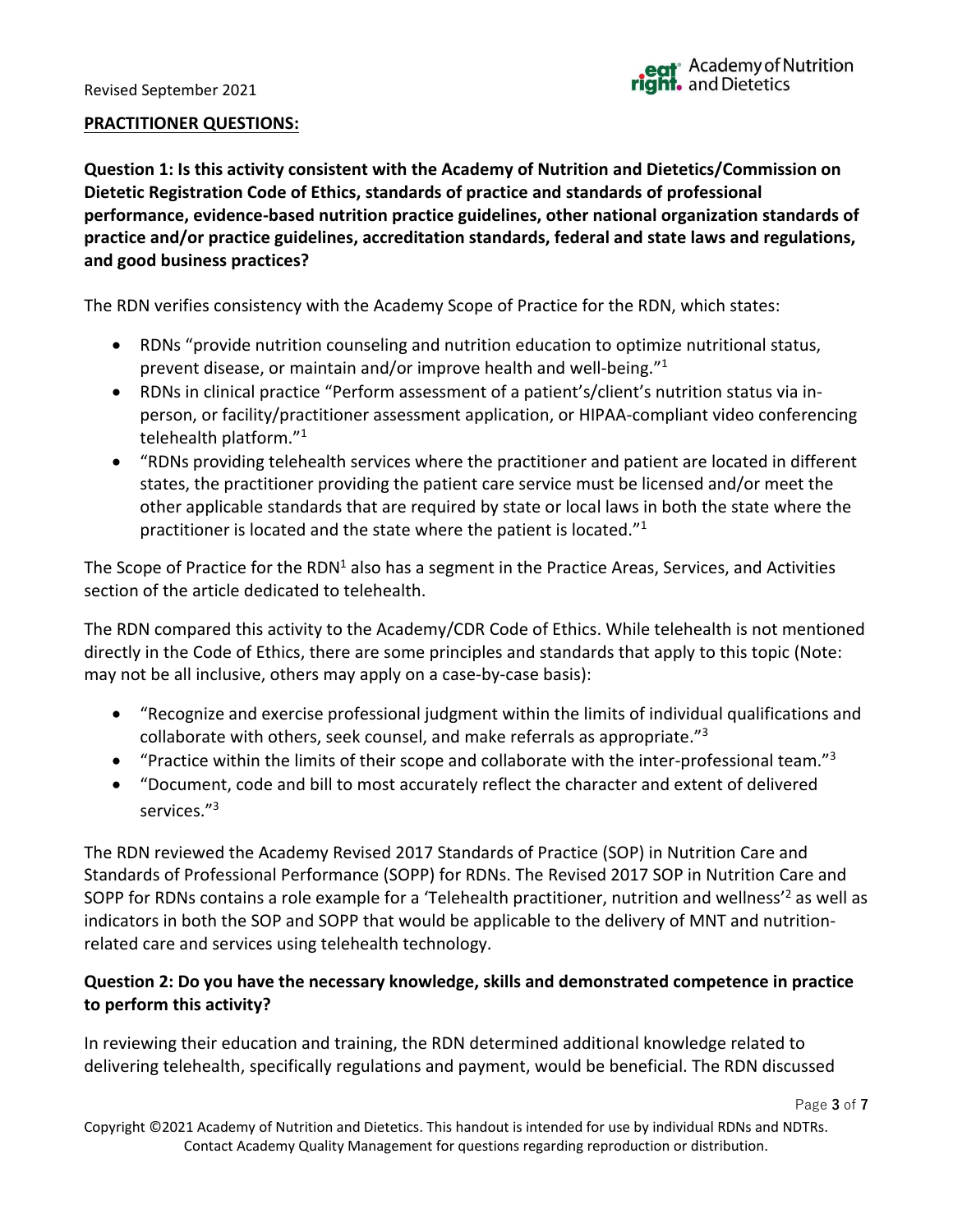with their supervisor and decided to access applicable Academy learning activities and investigate resources available through the organization. The RDN recorded completion of the webinars and competence verification in their Professional Development Portfolio and personnel records.

- The RDN reviewed and completed the following Academy Webinars/Resources:
	- o
	- o Academy Telehealth Webpages (members-only), includes: Telehealth and the COVID-19 Pandemic; Technology and telehealth documentation; Telehealth practice survey 2015 summary; Telehealth: policy, regulation and payment; and Practicing telehealth tips and resources:<https://www.eatrightpro.org/practice/practice-resources/telehealth>
	- o Practice Tips: Delivery of Nutrition-Related Services Using Telehealth: [https://www.eatrightstore.org/product-type/case-studies-and-practice-tips/practice](https://www.eatrightstore.org/product-type/case-studies-and-practice-tips/practice-tips-telehealth-challenges-and-opportunities)[tips-telehealth-challenges-and-opportunities](https://www.eatrightstore.org/product-type/case-studies-and-practice-tips/practice-tips-telehealth-challenges-and-opportunities)
	- o Medicare Part B MNT Resources: A set of all handouts: [https://www.eatrightstore.org/product-subject/mnt-references/medicare-part-b-mnt](https://www.eatrightstore.org/product-subject/mnt-references/medicare-part-b-mnt-resources)**[resources](https://www.eatrightstore.org/product-subject/mnt-references/medicare-part-b-mnt-resources)**
	- o MNT Provider: monthly newsletter free to Academy members: <https://www.eatrightpro.org/news-center/in-practice/mnt-provider>

# **Question 3: Did you use the Academy Standards of Practice and Standards of Professional Performance to determine your competence? Did you demonstrate your competence to an individual with the knowledge and skills to appropriately assess your ability to perform the activity? Is your competence documented in your employee personnel record?**

The RDN reflects on the 'core' SOP and SOPP indicators<sup>2</sup>

[\(https://jandonline.org/action/showPdf?pii=S2212-2672%2817%2931625-8](https://jandonline.org/action/showPdf?pii=S2212-2672%2817%2931625-8)) and focus area SOP and/or SOPP applicable to patient/client population (e.g., Diabetes Care, Adult Weight Management) to ensure meeting the minimum competent level of practice related to MNT delivery via telehealth. The following are examples of indicators from the Revised 2017 SOP in Nutrition Care and SOPP for RDNs<sup>2</sup>, and are not all encompassing of indicators related to other focus areas of practice.

| <b>Competent Level of Practice</b>                                                                                                                                                                                                                                              |  |  |  |
|---------------------------------------------------------------------------------------------------------------------------------------------------------------------------------------------------------------------------------------------------------------------------------|--|--|--|
| <b>SOP Indicators:</b>                                                                                                                                                                                                                                                          |  |  |  |
| Rationale of Standard 1: Nutrition Assessment states " Nutrition assessment may be<br>performed via in-person, or facility/practitioner assessment application, or Health<br>Insurance Portability and Accountability Act-compliant video conferencing telehealth<br>platform". |  |  |  |
| <b>SOPP Indicators:</b>                                                                                                                                                                                                                                                         |  |  |  |
| 1.1, 1.3                                                                                                                                                                                                                                                                        |  |  |  |
| 3.2, 3.4, 3.4C                                                                                                                                                                                                                                                                  |  |  |  |

Copyright ©2021 Academy of Nutrition and Dietetics. This handout is intended for use by individual RDNs and NDTRs. Contact Academy Quality Management for questions regarding reproduction or distribution.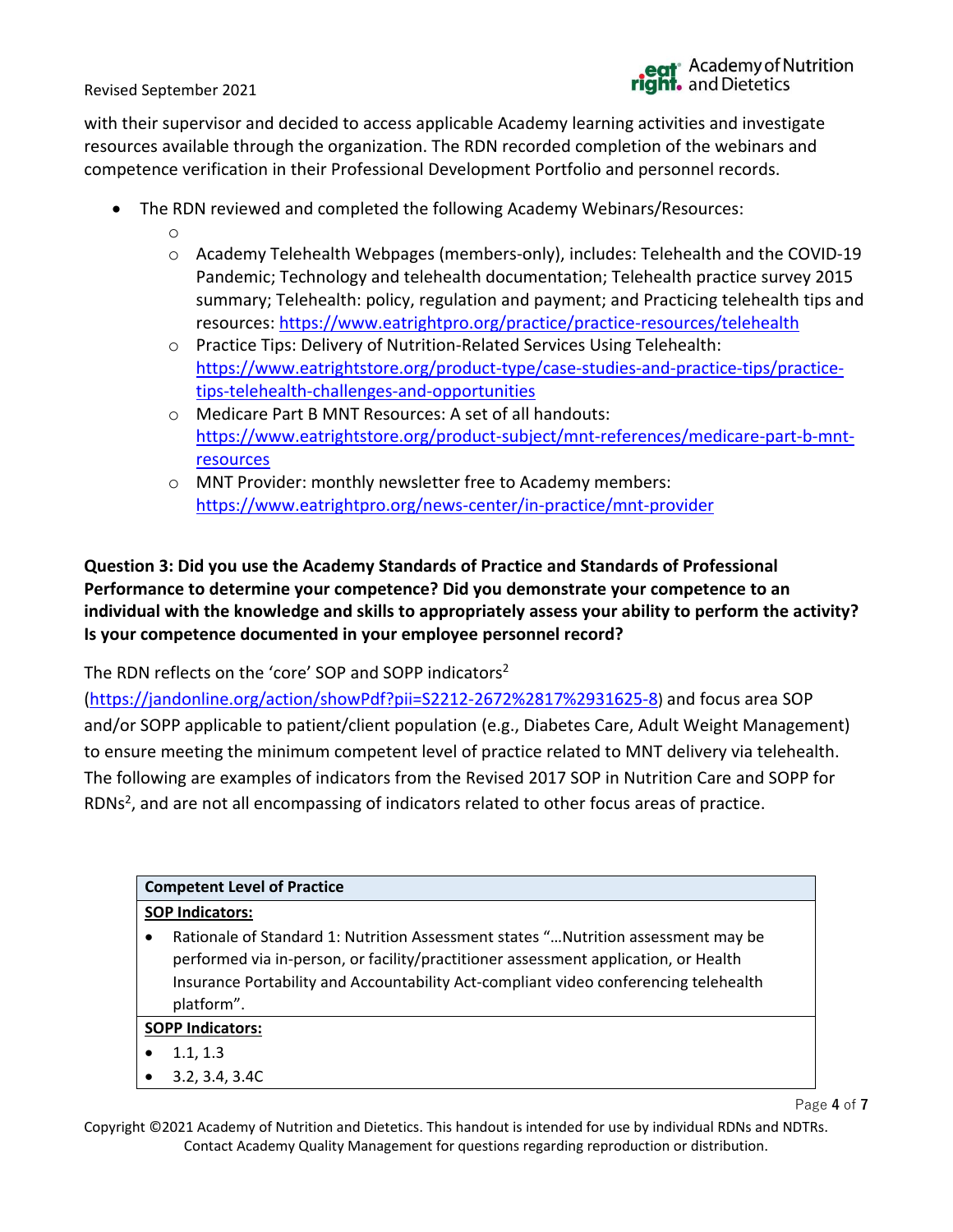Page **5** of **7**

• 5.2, 5.2B • 6.3

To strengthen RDN knowledge and skill in the delivery of telehealth, the RDN evaluates their level of practice related to the Revised 2017 SOP in Nutrition Care and SOPP for RDNs<sup>2</sup>. The indicators related to telehealth where the RDN does not meet competent level of practice are opportunities to strengthen knowledge and skills for quality practice.

The RDN plans to request training on how to use the hospital's telehealth technology and on telehealth best practices from their supervisor who has delivered MNT through telehealth and interprofessional team colleagues using telehealth. The RDN wants to ensure that they are adequately trained in using the HIPAA-compliant video conferencing telehealth platform prior to using with patients with their consent. Once the RDN completes training and competence verification, the RDN's supervisor provides documentation for their employee personnel file following hospital procedure.

# **Question 4: If the state(s) where you work license RDNs, is there any language that prohibits this activity? Are there provisions within the scope of practice of any other professions that would limit performing this activity?**

The RDN discovered that they must be licensed and/or meet the other applicable standards that are required by state or local laws and regulations in both the state where the RDN is located and the state where the patient/client is located. The RDN studied their state and the state laws and regulations where patients/clients might be located at

[https://www.eatrightpro.org/advocacy/licensure/professional-regulation-of-dietitians.](https://www.eatrightpro.org/advocacy/licensure/professional-regulation-of-dietitians) Since regulations and policies are regularly updated, the RDN routinely monitors the applicable laws and regulations.

# **Question 5: Are there any additional credentials (i.e., RDN-AP, CSO, CSG, CSP, CDCES, CNSC) or training (i.e., residency/fellowship, adult or pediatric weight management certificate) described in published practice guidelines that would be expected of a health professional performing this activity?**

The RDN researched published practice guidelines and discovered there are no telehealth-specific credentials or formal training required of health professionals performing telehealth.

# **Question 6: Does your employer/organization, in its policies and procedures or medical staff bylaws, rules and regulations recognize the RDN as qualified to perform the activity?**

The RDN reviews the organization's governing body documents, such as medical staff bylaws, rules and regulations, and policies and procedures and concludes that telehealth is allowed with appropriate training and documented competence. After the RDN demonstrates and documents their competence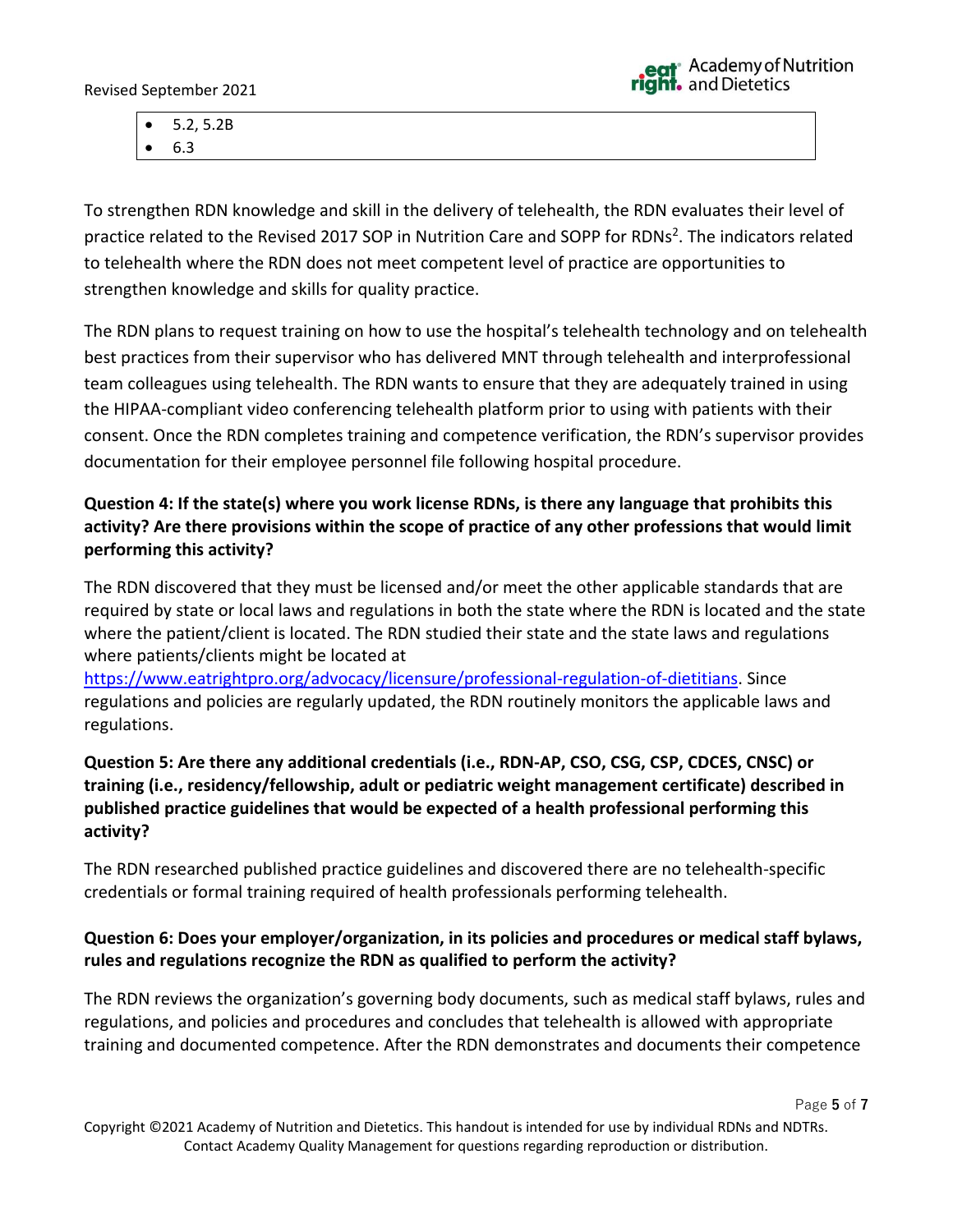in their personnel file, the RDN works to ensure that their description is amended to support performing activities such as MNT via telehealth.

The RDN also reviewed the CMS regulations for performing activities such as MNT via telehealth and the reimbursement codes. The RDN confirms that their hospital is a distant site, and can be reimbursed for telehealth, and that RDNs are listed as a distant site practitioner. Reimbursement codes are listed for Individual or group medical nutrition therapy [\(https://www.cms.gov/Outreach-and-](https://www.cms.gov/Outreach-and-Education/Medicare-Learning-Network-MLN/MLNProducts/downloads/TelehealthSrvcsfctsht.pdf)[Education/Medicare-Learning-Network-MLN/MLNProducts/downloads/TelehealthSrvcsfctsht.pdf\)](https://www.cms.gov/Outreach-and-Education/Medicare-Learning-Network-MLN/MLNProducts/downloads/TelehealthSrvcsfctsht.pdf).

The case example provides information on what things need to be considered before beginning to deliver services through telehealth. Before performing a new activity, the RDN should also consider the following:

- Ensure that the activity is included in your job description, in granted privileges if working in a hospital-based facility where privileging is required, and in applicable policies and procedures.
- Ensure that your personnel file contains primary source verification of education, training, credentials, if applicable, and competence in performing the activity.
- Investigate your organization's liability coverage and need for personal professional liability insurance.
- For billable services, investigate whether this activity, as performed by a RDN, will be reimbursed by health plan insurers, including Medicare.

Some examples of best practices of telehealth are, but are not limited to:

- Make sure the web camera is at eye level and test your audio/visual prior to call
- Look directly at the camera
- Ask if the patient/client can clearly see and hear you
- Use a second screen to write notes and complete journal/internet searches, if necessary, and use a silent keyboard if you are taking notes or completing searches during a call<sup>4,5</sup>

### **Role Examples of RDNs Practicing Telehealth:**

| Role                    | Examples of RDNs practicing telehealth in different practice roles                   |
|-------------------------|--------------------------------------------------------------------------------------|
| <b>Private Practice</b> | A RDN in private practice would like to add a telehealth nutrition consulting option |
| <b>RDN</b>              | to their practice. The RDN routinely monitors all relevant state laws and            |
|                         | regulations, the Academy of Nutrition and Dietetics telehealth resources, and        |
|                         | considers requirements in the case that a client lives in another state. The review  |
|                         | of resources assists the RDN in recognizing when a referral is needed when a client  |
|                         | lives in a state where the RDN cannot provide services, at least at this time.       |
| <b>Veteran Affairs</b>  | A RDN accepts a position with a Veteran Affairs hospital that includes providing     |
| <b>RDN</b>              | nutrition counseling and education through telehealth services. The RDN reviews      |
|                         | the hospital's telehealth options and determines training needs to become            |

Page **6** of **7**

Copyright ©2021 Academy of Nutrition and Dietetics. This handout is intended for use by individual RDNs and NDTRs. Contact Academy Quality Management for questions regarding reproduction or distribution.